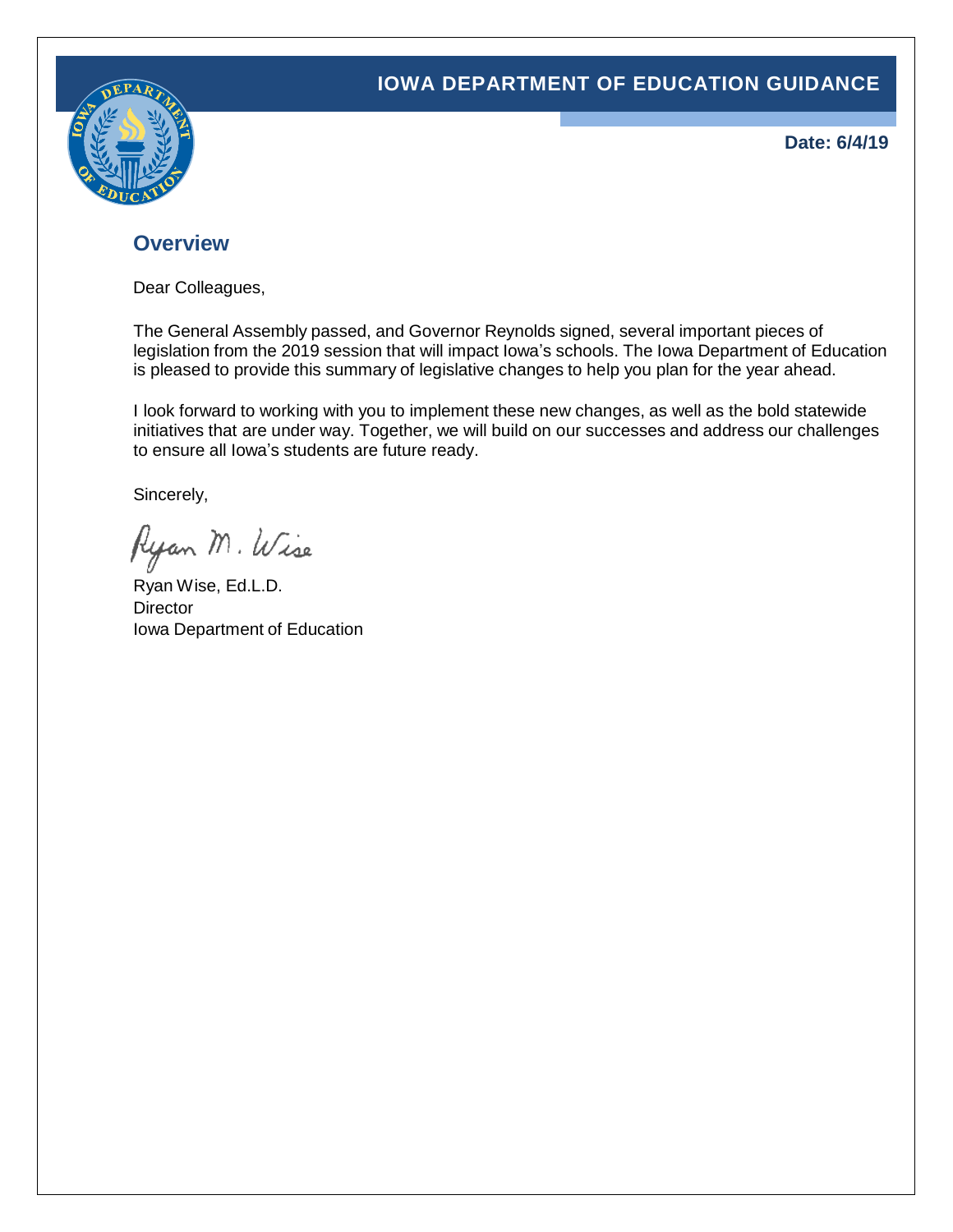# **Contents**

| Statewide Clearinghouse to Expand Work-Based Learning: Division I, Section 5 (14) 3                 |  |
|-----------------------------------------------------------------------------------------------------|--|
| Postsecondary Summer Classes for High School Students: Division I, Section 5 (15) 4                 |  |
| Attendance Center Performance/General Internet Site and Data System Support: Division I, Section 5  |  |
|                                                                                                     |  |
|                                                                                                     |  |
|                                                                                                     |  |
|                                                                                                     |  |
| Computer Science Professional Development Incentive Fund: Division 1, Section 5 (22) 4              |  |
| Children's Mental Health School-Based Training and Support: Division I, Section 5 (23) 5            |  |
|                                                                                                     |  |
|                                                                                                     |  |
| Nonpublic School Concurrent Enrollment Payments to Community Colleges: Division I, Section 5 (27) 5 |  |
|                                                                                                     |  |
|                                                                                                     |  |
|                                                                                                     |  |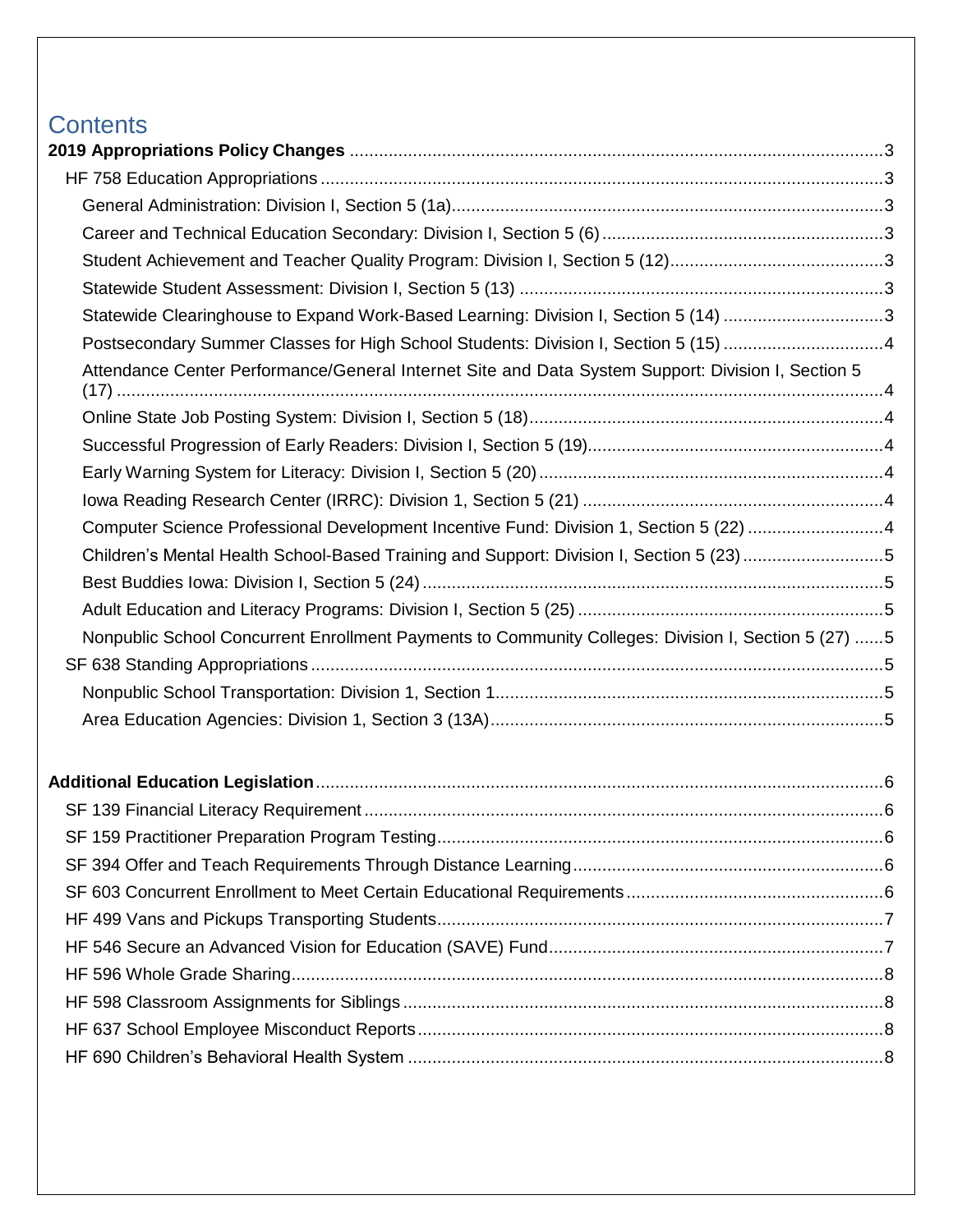# <span id="page-2-1"></span><span id="page-2-0"></span>**HF [758](https://www.legis.iowa.gov/legislation/BillBook?ga=%24selectedGa.generalAssemblyID&ba=hf758) Education Appropriations**

Each year, the Department of Education (Department) and other state-funded educational agencies and programs are funded in appropriations bills. Many of these programs were funded at the same level as last year and do not include programmatic changes. However, in this legislation, there are also some new programs. The guidance below is intended to highlight the changes in policy, new programs and funding, as well as the appropriations and policies that remain unchanged.

#### <span id="page-2-2"></span>**General Administration: Division I, Section 5 (1a)**

Appropriates \$5,949,047 to the Department for general administration of the agency. In addition, the Department's general administration funding also included an increase in Full Time Equivalent (FTE) positions from 60 to 65. This increase will allow the Department some flexibility to better align staff to funding sources and work responsibilities, as well as the possibility of adding some positions to support key state initiatives.

### <span id="page-2-3"></span>**Career and Technical Education Secondary: Division I, Section 5 (6)**

Appropriates an additional \$322,325 for secondary career and technical education. The entire \$2,952,459 will be distributed to the 15 Regional Planning Partnerships to be spent on allowable uses specified in statute pursuant to Iowa Code chapter 258. The partnership will determine how to allocate these funds between the allowable uses and include this information in the partnership's multi-year plan. The multi-year plan is voted on by the full membership, which includes a representative of each school district in the partnership's region.

### <span id="page-2-4"></span>**Student Achievement and Teacher Quality Program: Division I, Section 5 (12)**

Appropriates \$2.9 million to support the following programs: National Board Certification, Career Development, Teacher Development Academies, Iowa's Teacher of the Year Program, Teacher Leadership Technical Assistance, and the Fine Arts Mentoring Program.

#### <span id="page-2-5"></span>**Statewide Student Assessment: Division I, Section 5 (13)**

Appropriates \$2.7 million for school districts and \$300,000 for accredited nonpublic schools to reduce the cost associated with the Iowa Statewide Assessment for Student Progress (ISASP). The appropriation will be distributed by the Department to Iowa Testing Programs on behalf of school districts and accredited nonpublic schools. School districts and accredited nonpublic schools will pay any remaining cost for the state assessment.

#### <span id="page-2-6"></span>**Statewide Clearinghouse to Expand Work-Based Learning: Division I, Section 5 (14)**

Appropriates \$300,000 for support costs associated with the creation of the Iowa Clearinghouse for Work-Based Learning as part of the Future Ready Iowa Initiative. The Clearinghouse, which launches July 1, will invite employers to post projects online for K-12 schools to select to provide more students with authentic, professional learning experiences and will include an inventory of other existing work-based learning opportunities.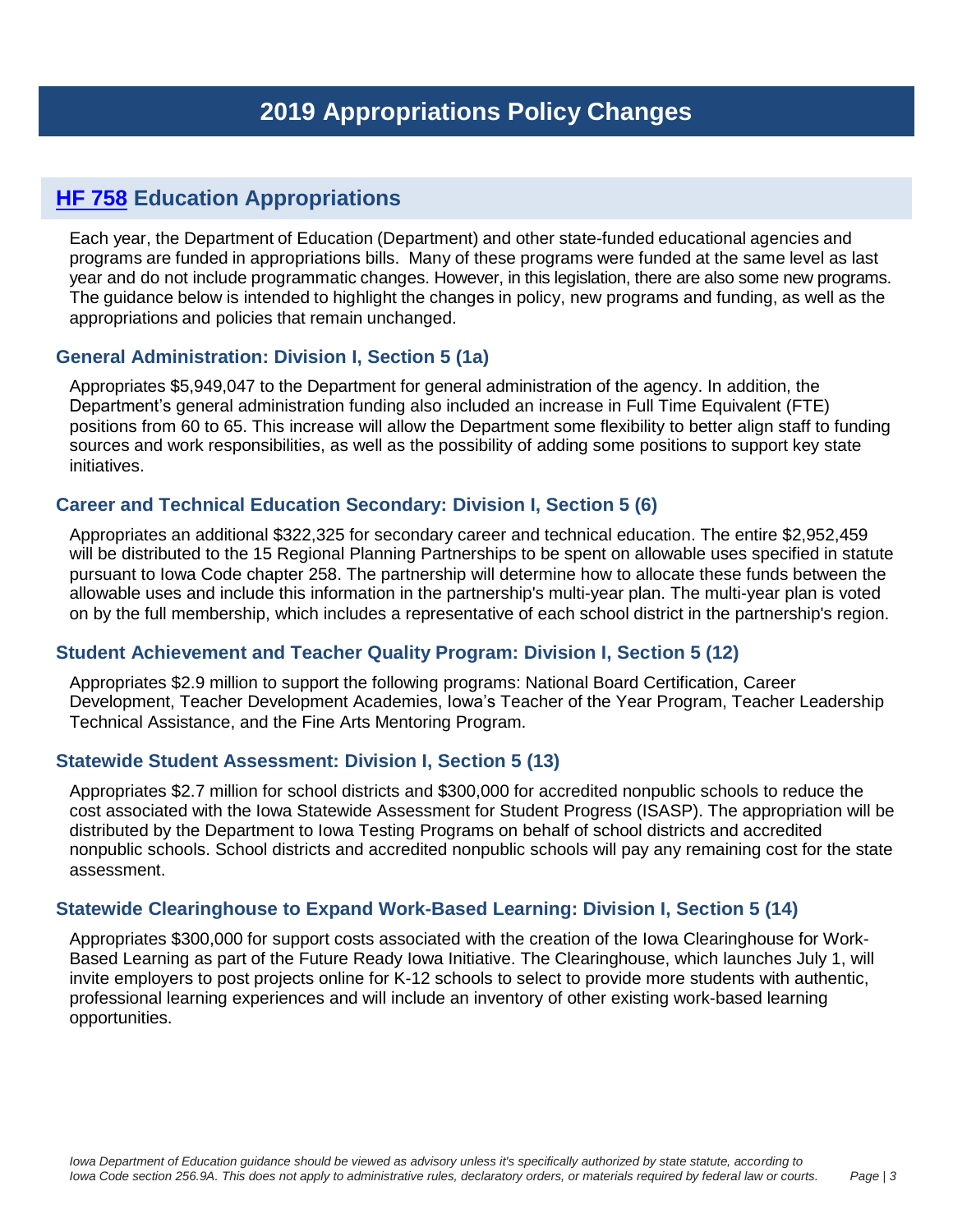#### <span id="page-3-0"></span>**Postsecondary Summer Classes for High School Students: Division I, Section 5 (15)**

Appropriates \$600,000, as part of the Future Ready Iowa Initiative, for resident high school students to attend a community college for college-level classes or attend a class taught by a community collegeemployed instructor during the summer through a contractual agreement between the community college and the school district. The Department has posted guidance, which includes an overview of the summer college credit program, on the Department's Senior Year Plus [webpage.](https://educateiowa.gov/adult-career-and-community-college/senior-year-plus-syp#Summer_College_Credit_Program)

#### <span id="page-3-1"></span>**Attendance Center Performance/General Internet Site and Data System Support: Division I, Section 5 (17)**

Appropriates \$250,000 for the continued development and implementation of the Attendance Center Performance Rankings system, which is now referred to as the Iowa School Performance Profiles.

#### <span id="page-3-2"></span>**Online State Job Posting System: Division I, Section 5 (18)**

Appropriates \$230,000 to the Department for the administration of the Teachlowa.gov online job posting system. The Department, as well as public school districts, charter schools, and AEAs, are required to post all job openings on the system. Accredited nonpublic schools may participate at no charge.

#### <span id="page-3-3"></span>**Successful Progression of Early Readers: Division I, Section 5 (19)**

Continues the appropriation of \$7,824,782 to the Department for distribution to school districts to provide intensive instructional services for the Successful Progression of Early Readers program.

#### <span id="page-3-4"></span>**Early Warning System for Literacy: Division I, Section 5 (20)**

Appropriates \$1,915,000 for the Department to administer and distribute to school districts and accredited nonpublic schools an early warning assessment system that allows teachers to screen and monitor student literacy skills from prekindergarten through sixth grade. The Department is also permitted to charge school districts and accredited nonpublic schools a fee for the system, which is determined by dividing the remaining costs to purchase the statewide license for the school year by the number of students assessed under the system in the current fiscal year.

#### <span id="page-3-5"></span>**Iowa Reading Research Center (IRRC): Division 1, Section 5 (21)**

Appropriates \$1,300,176, which remains the same as last year's appropriation. The funding will be used for carrying out the IRRC's seven priorities in the areas of evidence-based literacy interventions, reading assessment, and intensive summer reading programs. The funding will also support collaborating with the area education agencies and providing ongoing professional development to improve teachers' knowledge of and ability to implement effective literacy practices.

#### <span id="page-3-6"></span>**Computer Science Professional Development Incentive Fund: Division 1, Section 5 (22)**

Appropriates \$500,000 for the Computer Science Professional Development Incentive Fund. School districts, accredited nonpublic schools, and AEAs can apply to the Department for funds to provide teachers professional development in computer science or to provide tuition reimbursement for teachers seeking an endorsement in computer science. The Department's guidance and application are posted on [educateiowa.gov.](https://educateiowa.gov/pk-12/instruction/computer-science/computer-science-professional-development-incentive-fund) The completed applications have been received and the awards will be announced this summer. Funds will be available after July 1.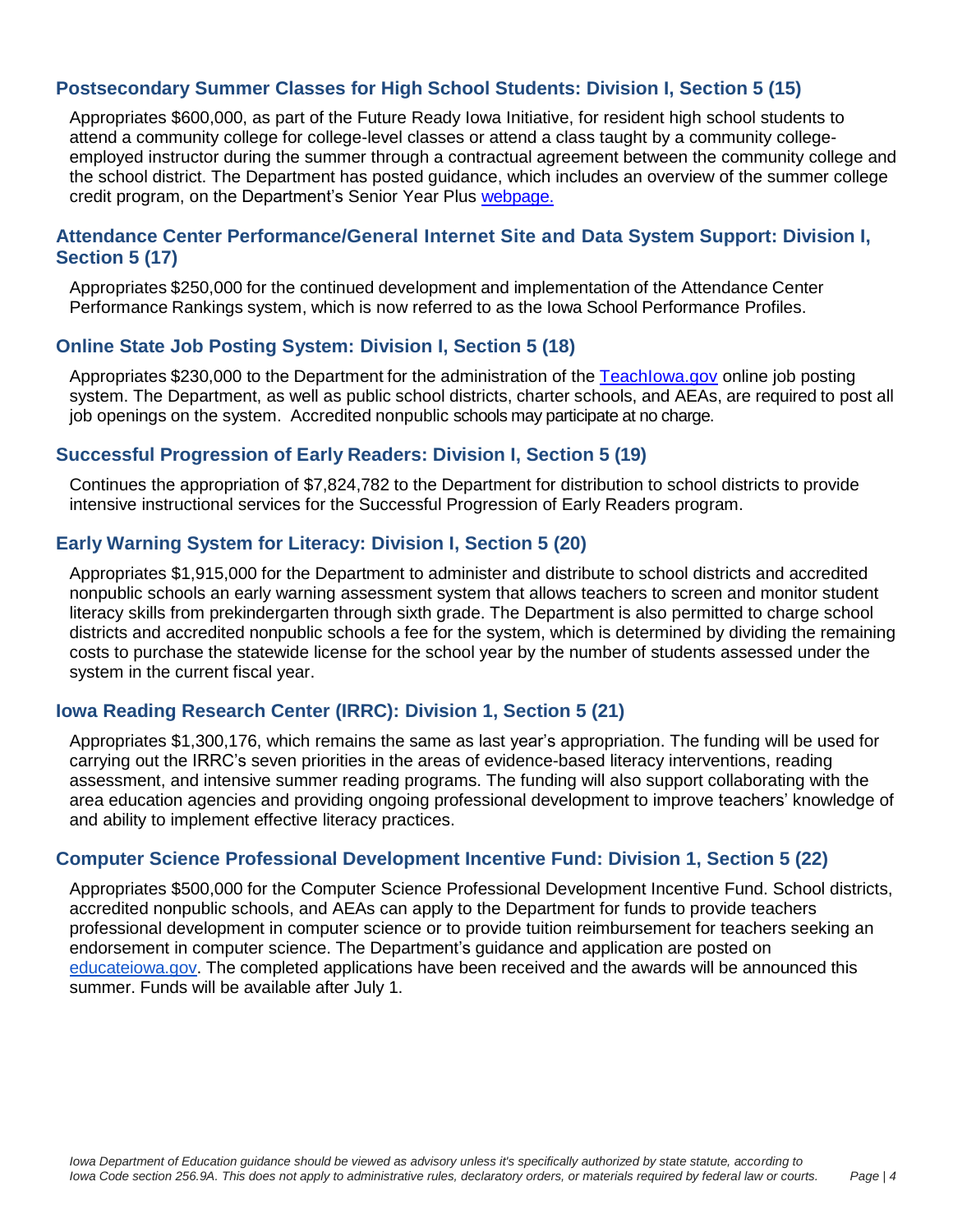### <span id="page-4-0"></span>**Children's Mental Health School-Based Training and Support: Division I, Section 5 (23)**

Appropriates \$2.1 million for the establishment of school-based children's mental health support, including mental health awareness training for educators. This includes \$1.2 million to the area education agencies to provide mental health awareness training for educators and schools; \$750,000 to identify a range of approaches to best meet the mental health needs of students and to strengthen community support for students; and \$150,000 to create a clearinghouse of mental health resources for use by schools and community providers.

#### <span id="page-4-1"></span>**Best Buddies Iowa: Division I, Section 5 (24)**

Appropriates \$25,000 to create opportunities for one-to-one friendships, integrated employment, and leadership development for students with intellectual and developmental disabilities.

#### <span id="page-4-2"></span>**Adult Education and Literacy Programs: Division I, Section 5 (25)**

Appropriates \$500,000 to be distributed as grants to community colleges for the purpose of adult basic education programs for students requiring instruction in English as a second language.

#### <span id="page-4-3"></span>**Nonpublic School Concurrent Enrollment Payments to Community Colleges: Division I, Section 5 (27)**

Appropriates \$1 million to the Department for payments to community colleges to decrease the amount billed to accredited nonpublic schools. SF [603](https://www.legis.iowa.gov/legislation/BillBook?ga=88&ba=SF%20603) expands the definition of concurrent enrollment to include academic, career, and technical courses offered to students enrolled in an accredited nonpublic school under a contract with a community college. Students enrolled under a concurrent enrollment agreement will be counted as if the student were assigned a weighting. Using the state cost per pupil, the Department will calculate the amounts equivalent to the amount of supplementary weighting funds a school district would receive for concurrent enrollment weightings and pay to the community colleges. The community colleges are directed to decrease the amount billed to the accredited nonpublic schools under their concurrent enrollment contract by the amount calculated.

# <span id="page-4-4"></span>**SF [638](https://www.legis.iowa.gov/legislation/BillBook?ga=%24selectedGa.generalAssemblyID&ba=sf638) Standing Appropriations**

The Department of Education and other state-funded education agencies have certain programs that receive, by law, ongoing funding. In other words, funding for those programs continues from fiscal year to fiscal year unless the General Assembly enacts funding changes. The standings appropriations bill, which is considered annually by the General Assembly, is where changes to those standing appropriations are made.

In addition to changes to standing appropriations, it is not uncommon for the General Assembly to make nonappropriation changes to statutory policies, programs, and corrections to previously-enacted legislation.

#### <span id="page-4-5"></span>**Nonpublic School Transportation: Division 1, Section 1**

Appropriates \$8,197,091 for payment of claims for nonpublic school transportation. If the total approved claims exceed the amount appropriated, the Department will prorate the amount for each claim.

#### <span id="page-4-6"></span>**Area Education Agencies: Division 1, Section 3 (13A)**

Reduces the state aid for AEAs by \$15 million and prorates the reduction based on the reduction that each agency received in the fiscal year beginning July 1, 2003.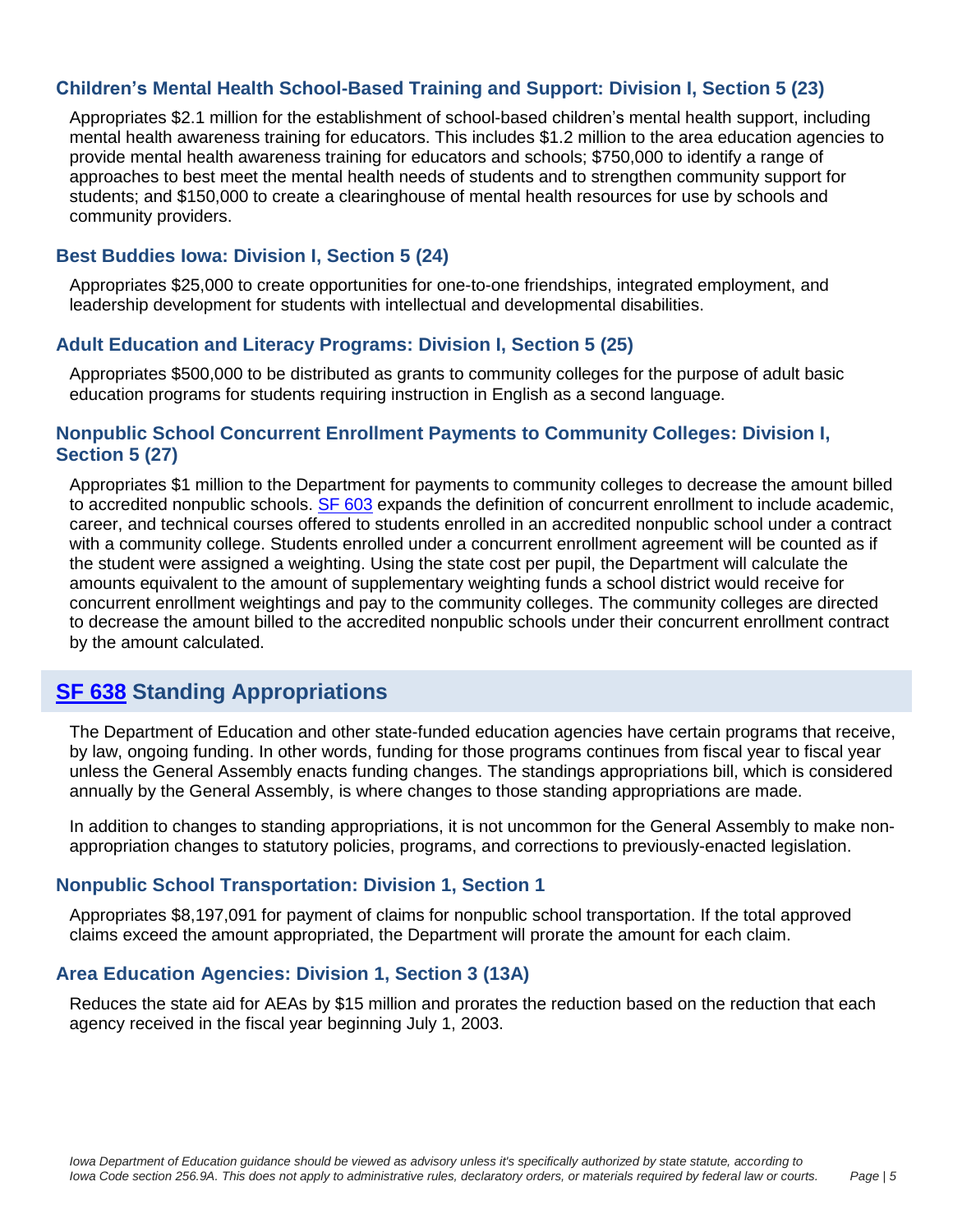# **Additional Education Legislation**

<span id="page-5-0"></span>The sections below cover additional legislation impacting PK-12 education.

### <span id="page-5-1"></span>**SF [139](https://www.legis.iowa.gov/legislation/BillBook?ga=%24selectedGa.generalAssemblyID&ba=sf139) Financial Literacy Requirements**

Requires high school students enrolled in school districts and accredited nonpublic schools to take a one-half unit course in personal finance literacy, as a condition of graduation, commencing with students in the 2020- 2021 school year graduating class. The Department provided guidance on the course requirements, which can be found on the Department's Financial Literacy [webpage.](https://educateiowa.gov/financial-literacy)

## <span id="page-5-2"></span>**SF [159](https://www.legis.iowa.gov/legislation/BillBook?ga=%24selectedGa.generalAssemblyID&ba=sf159) Practitioner Preparation Program Testing**

Authorizes the Department to set the minimum passing score for completing a teacher preparation program in order to receive an initial teaching license. When establishing a minimum score, the Department will take into consideration scores required of similar tests in contiguous states as well as the supply and demand imbalance of content areas or teaching positions currently experienced in Iowa. Scores have been adjusted based on these considerations. The updated scores, which will take effect on July 1, 2019, have been sent to all teacher preparation programs and the Board of Educational Examiners (BOEE). The scores will soon be published on the Department's website.

Requires the Department to provide a waiver for candidates who have completed all other program completion requirements except for passing the required assessment(s). The BOEE will manage the process used to request/obtain a one-year temporary license.

# <span id="page-5-3"></span>**SF [394](https://www.legis.iowa.gov/legislation/BillBook?ga=%24selectedGa.generalAssemblyID&ba=sf394) Offer and Teach Requirements Through Distance Learning**

Allows school districts and accredited nonpublic schools to offer distance learning courses to meet the state's educational program "offer and teach" course requirements at the high school level by utilizing Iowa Learning Online (ILO) through the Department, or by offering a course through an online platform, if the course is developed by the school district or by offering such a course through a private provider that meets standards approved by the Department.

## <span id="page-5-4"></span>**SF [603](https://www.legis.iowa.gov/legislation/BillBook?ga=%24selectedGa.generalAssemblyID&ba=sf603) Concurrent Enrollment to Meet Certain Educational Requirements**

Increases the arts and sciences weighting from .46 to .50, applicable to funds to be received by school districts in budget years beginning July 1, 2019, or after.

Establishes a definition of full-time and part-time enrollment in statute, which allows a student to enroll through the school district in concurrent enrollment or Post Secondary Enrollment Options (PSEO) courses above the 23-credit hour maximum at any one eligible postsecondary institution. The cost of such full-time enrollment (i.e., enrollment above the 23-credit hour cap will be the responsibility of the student, or parent or legal guardian).

Authorizes a school district to use contracted community college courses to meet offer-and-teach requirements for up to one unit of math or one unit of science. Districts with enrollment of 600 students or less may generate supplementary weighting for those units if each of four criteria specified in statute are met. The provisions related to contracting for offer-and-teach math or science courses for districts with enrollment over 600, which generate no supplementary weighting, is retroactively applicable to academic year 2018-19.

Applies the contracting and funding provisions outlined under paragraph 3 above to certain accredited nonpublic schools with 9-12 total enrollment of 200 students or less for purposes of generating funding.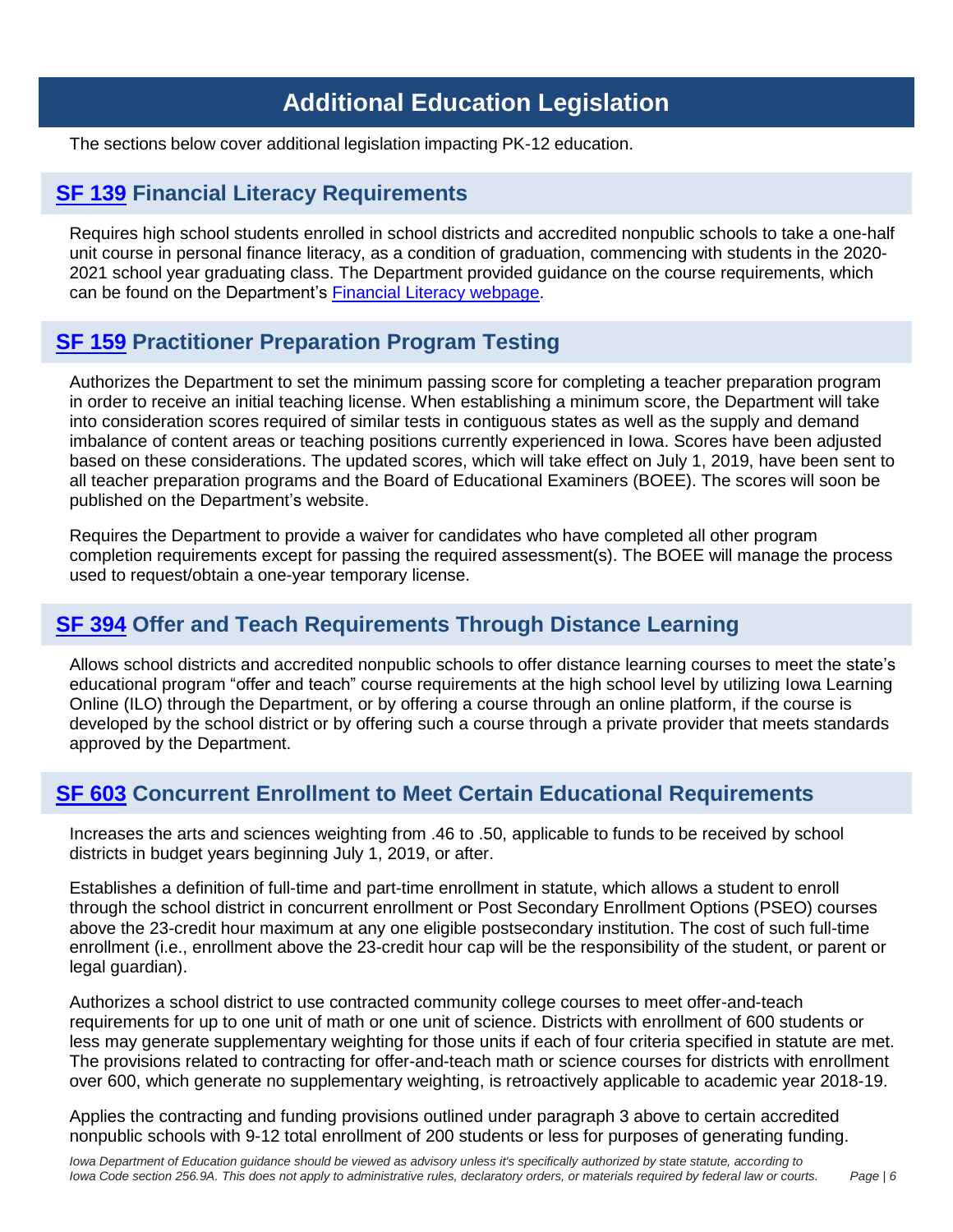Similar school districts with enrollment over 600, and nonpublic schools with 9-12 total enrollment over 200, generate no funding.

Authorizes direct contracting for community college coursework under concurrent enrollment between accredited nonpublic schools and community colleges rather than limiting access to enrollment through a public school district. Subject to an appropriation for this purpose by the legislature, eligible enrollments generate an amount equivalent to the concurrent enrollment supplementary weighting to a school district. The funding is paid to the community college, which will reduce the amount billed to the contracting nonpublic school reduced by the amount generated.

Requires that community college instructors who provide instruction to high school students through concurrent enrollment are subject to the same sexual exploitation laws as other school employees.

*The Department will provide additional guidance.*

# <span id="page-6-0"></span>**HF [499](https://www.legis.iowa.gov/legislation/BillBook?ga=%24selectedGa.generalAssemblyID&ba=hf499) Vans and Pickups Transporting Students**

Allows new or used vans and pickups designed to carry 10 or fewer persons, including the driver, and used vans of 12 passengers or less, including the driver, to be used for student transportation. All of which can be used as school buses for school routes and for activity trips, which would include sporting events and field trips. If the vehicles are being used as a school bus, the driver would have to meet all qualifications, licensing, and instruction requirements, the same as any other school bus driver. None of the vehicles should transport more passengers than there are safety belts or safety harnesses found in the vehicle as installed by the manufacturer.

*The Department will provide additional guidance.*

## <span id="page-6-1"></span>**HF [546](https://www.legis.iowa.gov/legislation/BillBook?ga=%24selectedGa.generalAssemblyID&ba=hf546) Secure an Advanced Vision for Education (SAVE) Fund**

Extends the SAVE state penny sales tax for school infrastructure through January 1, 2051, and increases the property tax relief to 30 percent if certain conditions are met.

- Terminates revenue purpose statements as of 2031 and requires schools which do not intend to use a revenue purpose statement after 2023 to have one approved by the voters by July 2019.
- Requires public hearing for revenue bond sales and allows voters to petition for a vote on revenue bond sales.
- Creates a Career Academy Fund, which allows a separate and distinct fund to be created where funds are allocated as competitive grants to establish career academies, with preference going to new academies organized within a regional center framework pursuant to Iowa Code chapter 258. The maximum grant award is \$1 million. The second priority goes to supporting existing academies. The fund will have \$1 million total available in 2019.
- Requires that an athletic facility infrastructure project, defined as a building or structure that is not physically attached to a student attendance center, will not be authorized until each attendance center within the school district is equipped with secured entrance and exit door systems. It also requires districts to have a public hearing prior to the use of SAVE funds for athletic facilities, which allows voters the opportunity to petition for a vote if SAVE funds are slated to be used for athletic facilities. In addition, it allows the use of SAVE funds for school security and safety equipment.